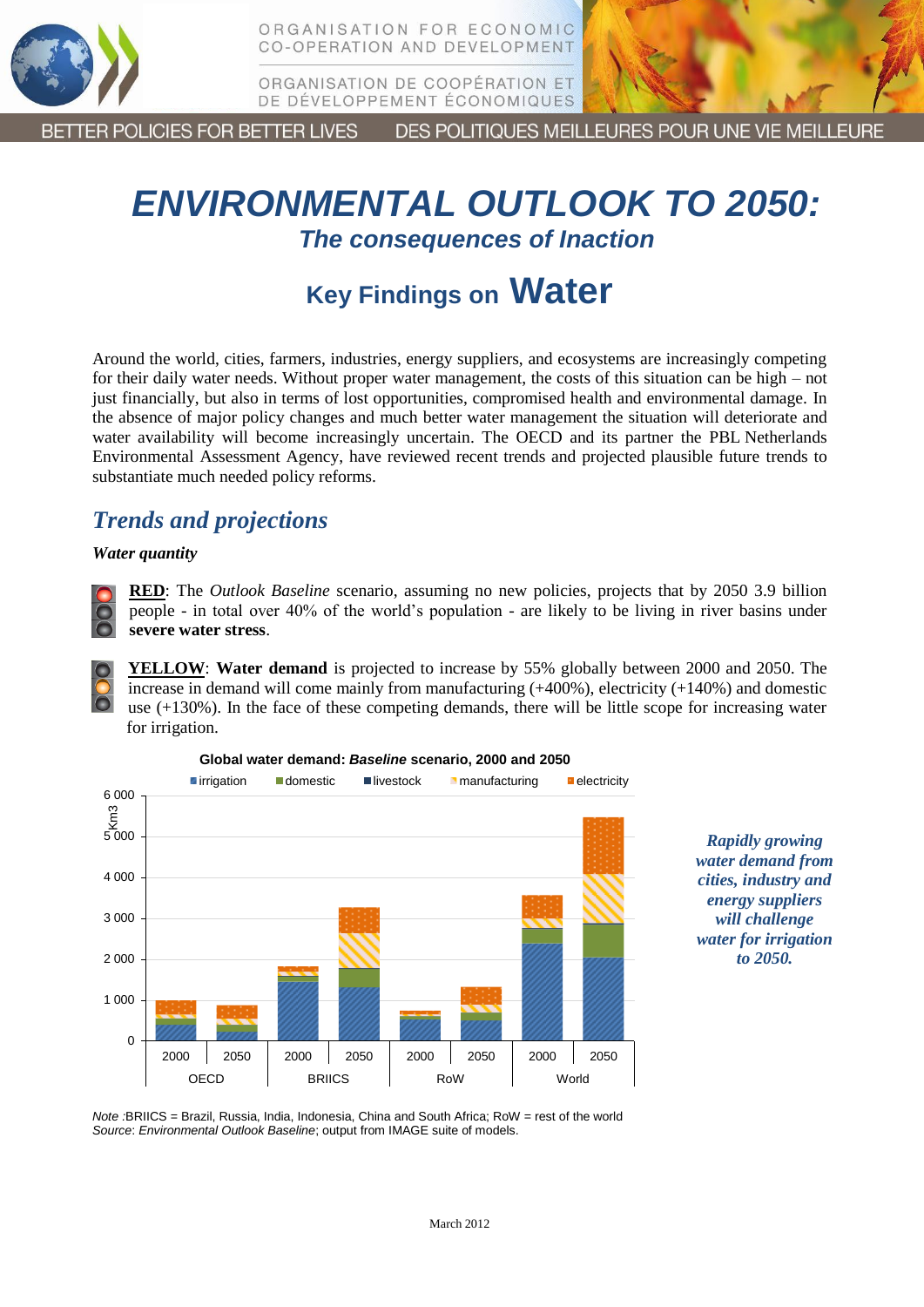

**RED**: In many regions of the world, **groundwater** is being exploited faster than it can be replenished and is also becoming increasingly polluted. The rate of groundwater depletion more than doubled between 1960 and 2000, reaching over 280 km<sup>3</sup> per year. Groundwater depletion may become the greatest threat to agriculture and urban water supplies in several regions in the coming decades.

#### *Water quality*



**GREEN**: Continued efficiency improvements in agriculture and investments in wastewater treatment in developed countries are expected to stabilise and restore **surface water and groundwater quality in most OECD** countries by 2050.



**RED**: The **quality of surface water outside the OECD** is expected to deteriorate in the coming decades, through nutrient flows from agriculture and poor wastewater treatment. The consequences will be increased eutrophication, biodiversity loss and disease. For example, the number of lakes at risk of harmful algal blooms will increase by 20% in the first half of this century.







*Source*: Based on *OECD Environmental Outlook Baseline* scenario, from IMAGE suite of models



**YELLOW**: **Micro-pollutants** (medicines, cosmetics, cleaning agents, and biocide residues) entering water sources are an emerging concern in many countries.

### *Water supply and sanitation*

**GREEN:** The number of people with **access to an improved water source** increased by 1.8 billion between 1990 and 2008, mostly in the BRIICS group (Brazil, Russia, India, Indonesia, China and South Africa), and especially in China.

**RED**: The Millennium Development Goal on water was to halve, by 2015, the proportion of the population without sustainable access to safe drinking water and basic sanitation, compared to 1990 levels. That basic commitment will not be met for water supply in Sub-Saharan Africa. While that commitment will be met for water supply in other regions, the fact remains that more than 240 million people (most of them in rural areas) will still be without **access to an improved water** source by 2050. The situation is even more daunting given that access to an *improved* water source does not always mean access to *safe* water. Globally, more city dwellers did not have access to an improved water source in 2008 than in 1990, as urbanisation is currently outpacing connections to water infrastructure.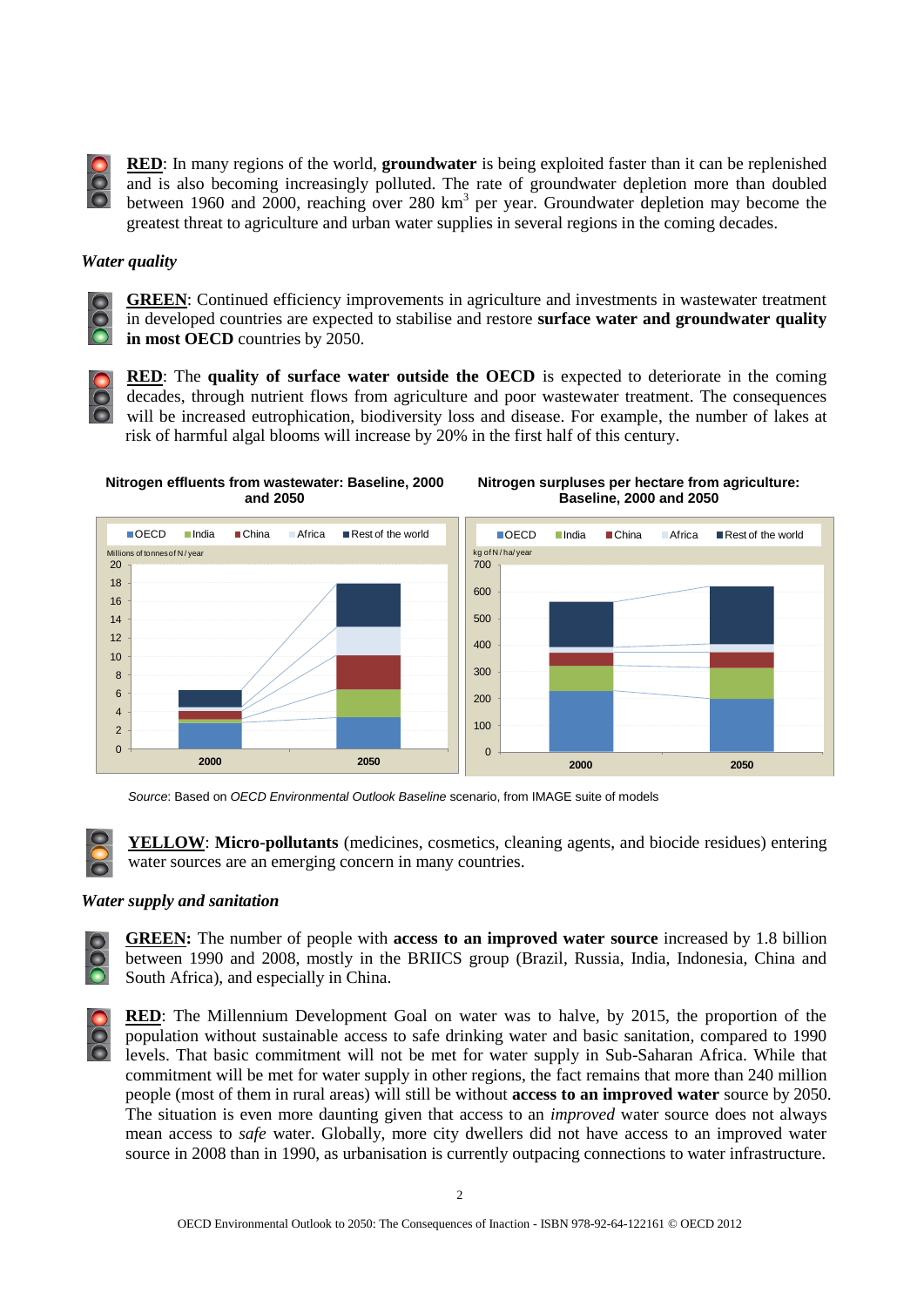

**Population lacking access to an improved water source: Baseline, 1990-2050**





*Note: BRIICS* = Brazil, Russia, India, Indonesia, China and South Africa; RoW = rest of the world *Source*: *OECD Environmental Outlook Baseline*; output from IMAGE suite of models.

**RED**: Almost 1.4 billion people are projected to be still without **access to basic sanitation** in 2050, mostly in developing countries. The Millennium Development Goal on sanitation will not be met, with severe consequences on health and environment, and hampering water uses downstream.

#### *Water-related disasters*

**YELLOW**: Today, 100-200 million people per year are **victims of floods, droughts and other water-related disasters** (affected or killed); almost two-thirds are attributed to floods. The number of people **at risk from floods** is projected to rise from 1.2 billion today to around 1.6 billion in 2050 (nearly 20% of the world's population). The economic value of assets at risk is expected to be around USD 45 trillion by 2050, a growth of over 340% from 2010.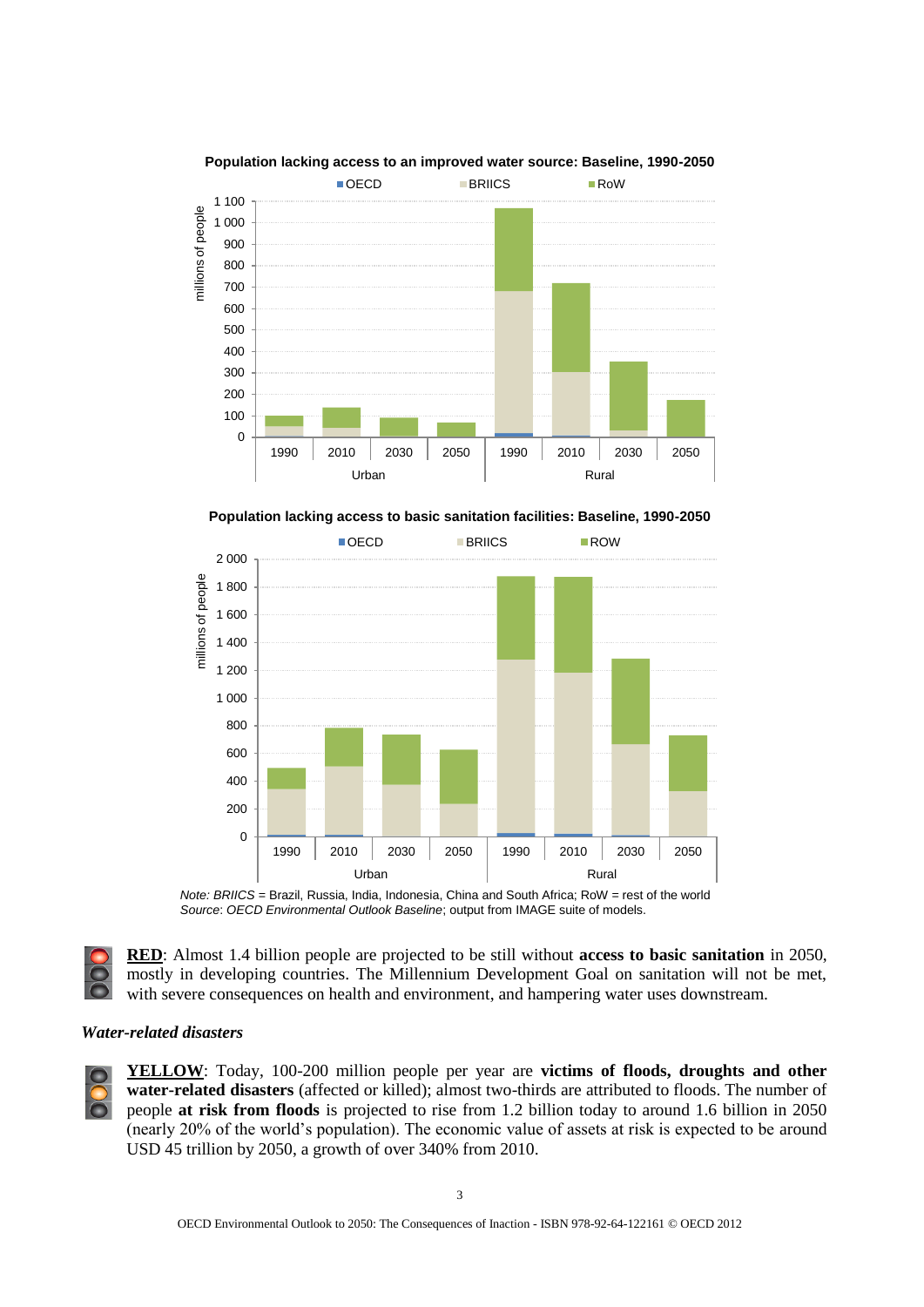# *Policy options and needs*

The Water chapter of the OECD *Environmental Outlook to 2050* explores the main policy responses governments should consider to address the challenges highlighted above. It argues that improved water efficiency remains a policy imperative in most regions of the world; this includes flexible mechanisms to allocate water where it creates most value. Water policies need to place quantity and quality issues on an equal footing; they need to encourage investment in green infrastructures; and they need to be integrated with policies that have an impact on water availability and use, primarily agriculture, energy, and land use. For all these, governance, the use of economic instruments, investment and infrastructure development are important dimensions. They all contribute to and facilitate water policy reforms in OECD countries and globally.

#### *Create incentives for water efficiency*

- Water pricing can be used to signal scarcity and to create incentives for efficient water use in all sectors (*e.g.* agriculture, industry, domestic). Social consequences are best addressed through welldesigned tariff structures or targeted measures. In combination with regulations, standards and public support to innovation, water pricing will curb water demand and make alternative water sources (such as reusing treated wastewater) competitive.
- Governments would benefit from considering **flexible water allocation mechanisms**. For instance, when appropriately defined, water rights can facilitate allocation of water where it is most needed. They can allow uncertainty regarding the future availability of water to be factored in.

#### *Improve water quality*

- **Wastewater collection (sewerage systems) needs to be systematically coupled with wastewater treatment.** When this is not the case, wastewater is discharged untreated. Innovative techniques and business models will be needed; the private sector is an important player.
- Public support to water-related R&D is justified, to improve and increase the use of appropriate wastewater treatment equipment and techniques, and the efficient management of nutrients and agricultural run-off. The point is to **speed up and disseminate innovation** in developed and developing countries. Experience shows that building capacity (essentially that of farmers) in target economies, through training and education, is even more relevant and effective than transferring technologies.

#### *Invest in green infrastructure*

- **Water storage capacities must secure access to the resource. At the same time, they should not conflict with other environmental objectives** (*e.g.* preservation of ecosystem services, forests or biodiversity). Smart and green technologies (such as groundwater recharge, floodplains and wetlands restoration) are available in most parts of the world (see Box below).
- Restoring the ecosystem functions of floodplains and wetlands, paying attention to hydromorphology and removing incentives which encourage people to settle or invest in risk-prone areas will **reduce the impact and occurrence of water–related disasters**.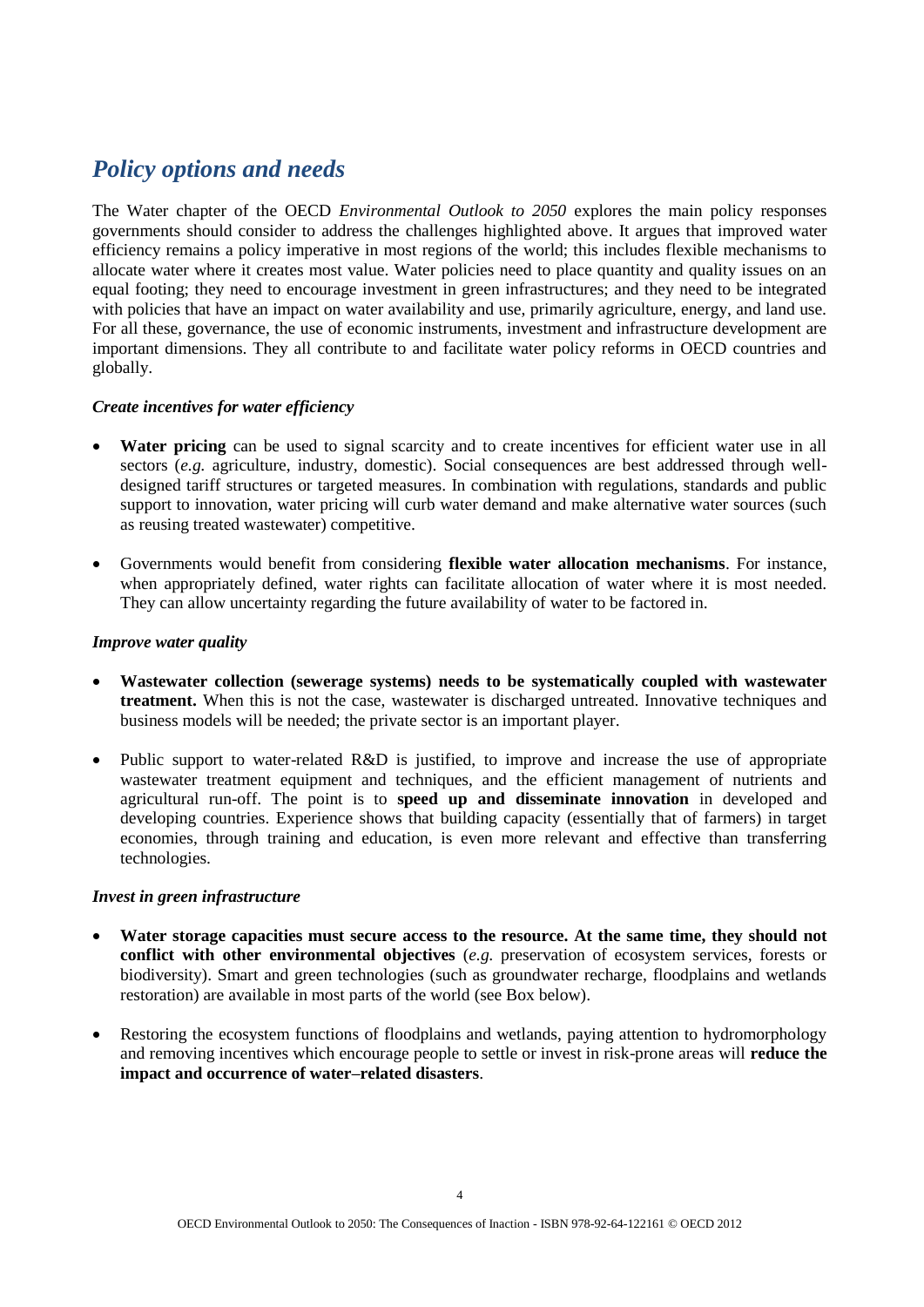#### *Prioritising the environmental health of water courses: the case of Australia*

The Australian Commonwealth Government is funding the Water for the Future initiative – a longterm initiative to secure the water supply of all Australians. Under this programme, which involves an AUD 12.9 billion investment over 10 years, the government is acquiring tradable water entitlements with the objective of returning more water to the environment. The water is acquired through direct buybacks of water entitlements from irrigators as well as savings from infrastructure upgrades. These entitlements become part of the Commonwealth environmental water holdings and are managed so that increased flows are provided to rivers and wetlands, particularly within the Murray-Darling Basin. Between June 2009 and July 2011, the Commonwealth government's environmental water holdings rose from 65 to 1 001 gigalitres. By 30 June 2011, over 550 gigalitres of Commonwealth environmental water had been delivered back to rivers, wetlands and floodplains of the Murray-Darling Basin. A strategic Basin Plan is also being developed in consultation with stakeholders from across the Murray-Darling to ensure the integrated and sustainable management of the basin in the longer term. A key part of the plan will be to set limits for water consumption in order to return sufficient water to the environment.

*Source:* Australian Government Commonwealth Environmental Water website*:* [www.environment.gov.au/ewater/about/index.html](http://www.environment.gov.au/ewater/about/index.html)

 **The deployment of water supply and sanitation infrastructure** in developing countries should remain a priority. This should be done at a much faster rate than in recent decades. Innovative options should be explored, which consume less water, energy or capital. OECD member states could assist by increasing the portion of official aid directed to these areas. The private sector can also play an essential role.

#### *Ensure policy coherence*

- **Water governance needs to be reformed** to ensure coherence with other policy areas such as energy, agriculture and urban planning. One prerequisite is the engagement of all relevant stakeholders (different levels of government, water user groups, and private companies).
- **A vast number of subsidies encourage unsustainable water use.** Governments would benefit from assessing them, with a view to phase out. This would help to ensure coherence between water policy objectives and initiatives in other sectors (including energy and agriculture). For example, the reform of agricultural support in the European Union has helped to better align agricultural and environmental objectives, typically by lowering the overall level of farm support and changing its composition. This has involved reducing production- and input-related support, and shifting toward agro-environmental measures thereby helping to ease stress on the environment, including water.

#### *Fill in information gaps*

**The reform of water policies would benefit from additional investment in water-related information** (*e.g.* on consumption, irrigation, and the impact of climate change on water resources).